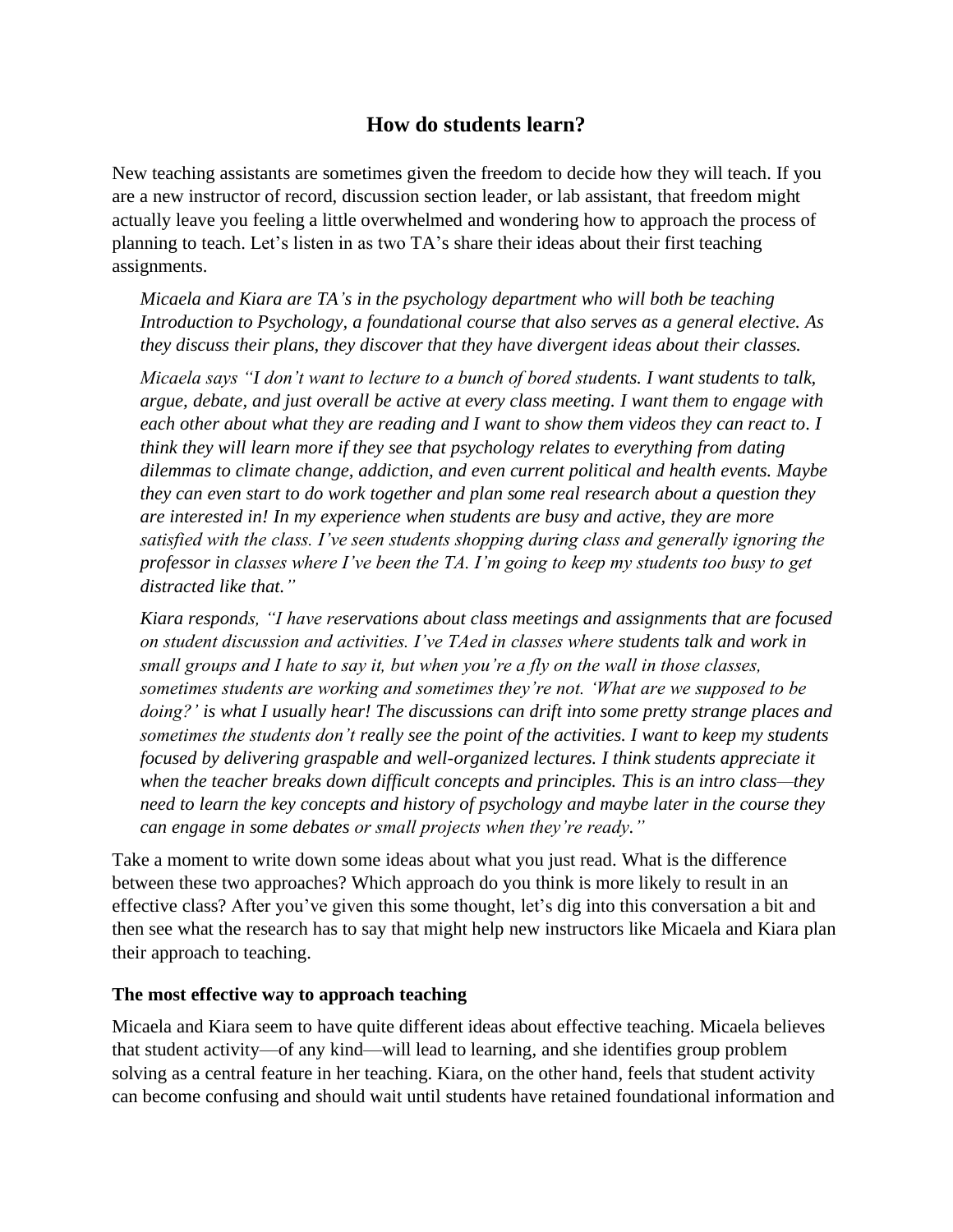concepts. She identifies lecture as the central feature in her teaching. It is not uncommon for new instructors to focus on either lots of activities or lots of lecturing in their classes, and from that perspective the instructors' ideas seem quite different. However, both instructors' ways of approaching their teaching are similar in a fundamental way: Micaela and Kiara are making plans that are largely shaped out of concerns about student boredom or distraction. While these are valid concerns for any teacher, the most effective instructors start their planning by considering how students actually learn!

### **Research-based principles of human learning**

Let's take a look at four key principles from the large body of research on human learning that can best help guide new teachers as they plan their approach to teaching. We'll discover that both student activity and teacher input have a role to play in learning, just not in the ways that Micaela and Kiara think.

### *Human learning requires more than passive listening.*

Kiara believes that lecturing will be an effective method for her students, but the research on learning suggests that even if our goal is for students to remember information, straight lecturing will not result in lasting changes to memory (Brown et al., 2014). The reason is that human beings must process information in order to retain it. Effective processing involves learners manipulating new information, new concepts, or new mental procedures themselves. Lectures that feature a sprinkling of funny stories, interesting graphics, or short video clips don't make students active; rather they simply alert students temporarily and then put them in a passive role as viewer. If we want students to learn and to remember, they need to do meaningful work with information and concepts as part of a larger cycle of learning, as described next.

## *Human learning requires cycles of experience, reflection, and abstraction.*

Micaela, like many new teachers, thinks that when students are active, they learn. But simply talking about a course principle or remembering experiences that seem to relate to a course principle will not ensure that there is any meaningful change in how students think or behave. Psychologist David Kolb's work helps us grasp that real cognitive or behavioral change (which is how learning is defined) does involve student activity, but that activity must be both meaningful and be part of a "learning cycle," that is to say a series of teaching elements that work together (Kolb, 2015). The first stage of the cycle is *concrete experience*. In this stage, students must do some realistic work that is similar to the kinds of thinking we want them to get good at. Rather than requiring students to simply chat or bat around idea, students in this stage of the cycle need to attempt the thinking that defines our disciplines by tackling a meaningful disciplinary problem that has more than one solution. The second stage of the cycle is *reflective observation*. After students have wrestled with a concrete problem, they need time to observe their work and reflect on their thinking and approach. This part of the cycle means that students will be able to assess where their thinking is faulty, where it seems successful, or what parts of the problem do or don't make sense to them. At that point in the cycle of a productive activity, students will be ready to hear your feedback. This leads into the third stage of the cycle, *abstract conceptualization*. At this stage, students are ready to begin integrating new ideas from the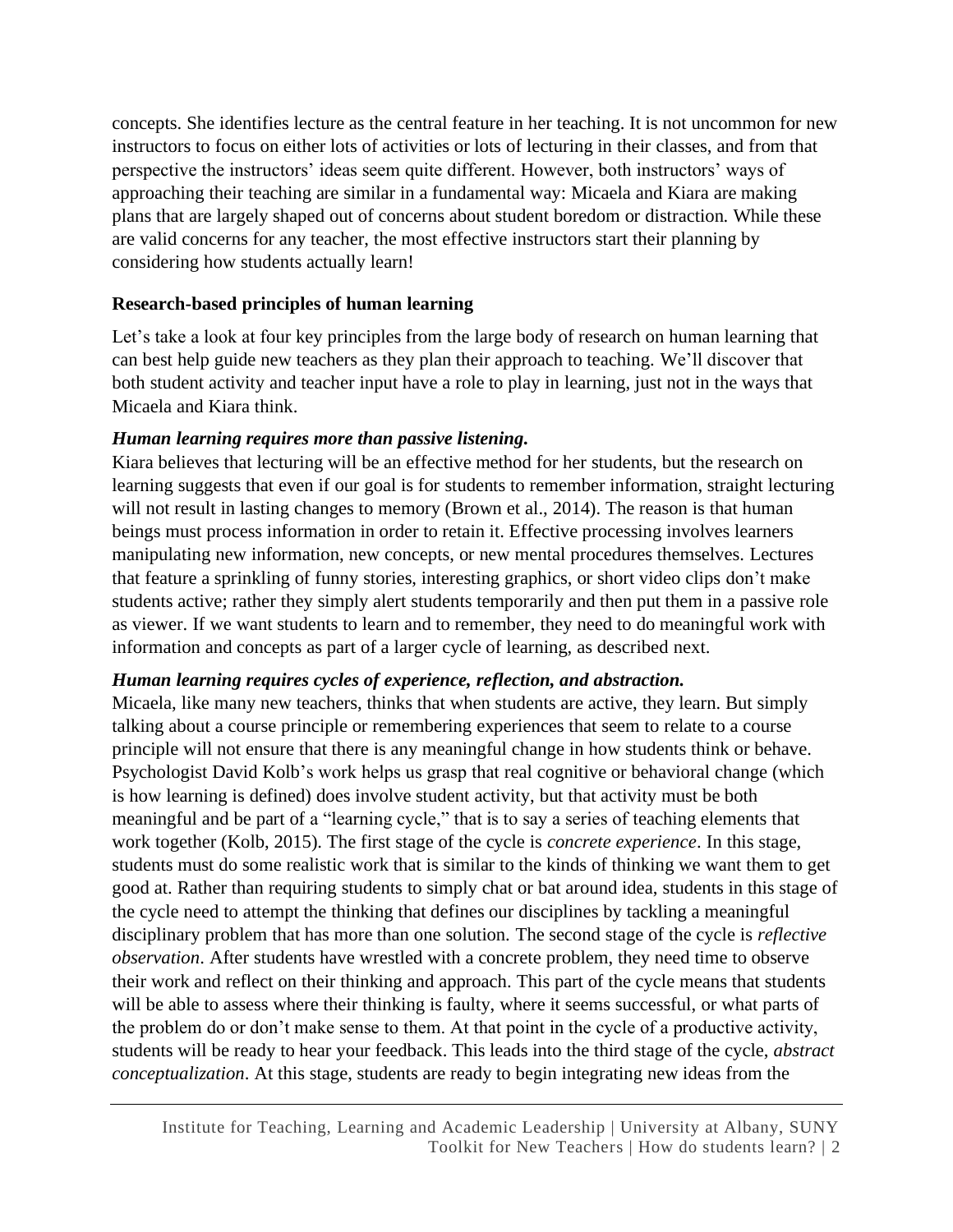instructor or from course readings that show the disciplinary concepts that inform the kind of problem-solving they have attempted. Only at this stage will students be ready to learn from lecture. All this work prepares students for the last stage of the cycle, *active experimentation*. An effective learning activity should challenge students so that as they reflect on their work and integrate your feedback in the second and third stages, they become prepared for and excited about another attempt at a similar problem or slightly more challenging problem. Kolb's "learning cycle" is usually illustrated in this way:



(Image source: https://www.simplypsychology.org/learning-kolb.html)

This notion of the learning cycle helps new instructors see that activity has a place in learning if it is meaningful, disciplinary work. And it also helps new instructors see that lecture has a place—if it comes to students in the form of feedback *after* they've done some challenging work. For example, rather than have students talk about what they thought was interesting in a reading about phobias, Micaela could ask students to decide which phobia in a short list of phobias would be hardest and which easiest to extinguish based on their understanding of the reading. Students first do this realistic work (similar to that of practicing psychologists) and then write down or share how they did their sorting and thinking. After this reflective stage in their learning cycle, students can hear Micaela reveal the best way to sort the list of phobias. Now the concepts from the reading become more deeply integrated and students form a more sophisticated abstract conceptualization of this aspect of psychology. Finally, Micaela can engage them in another attempt at using these concepts: she might have them use these new concepts to analyze a case involving the extinction of a phobia.

## *Human learning requires interaction.*

Micaela believes that it is important for students to talk together in her class. This instinct is right: the research on learning suggests that when students work with peers whose ideas or approaches contradict, differ from, or complement their thinking, they develop new concepts and abilities (Eyler, 2018). But remember that this occurs when students *work* with peers—not when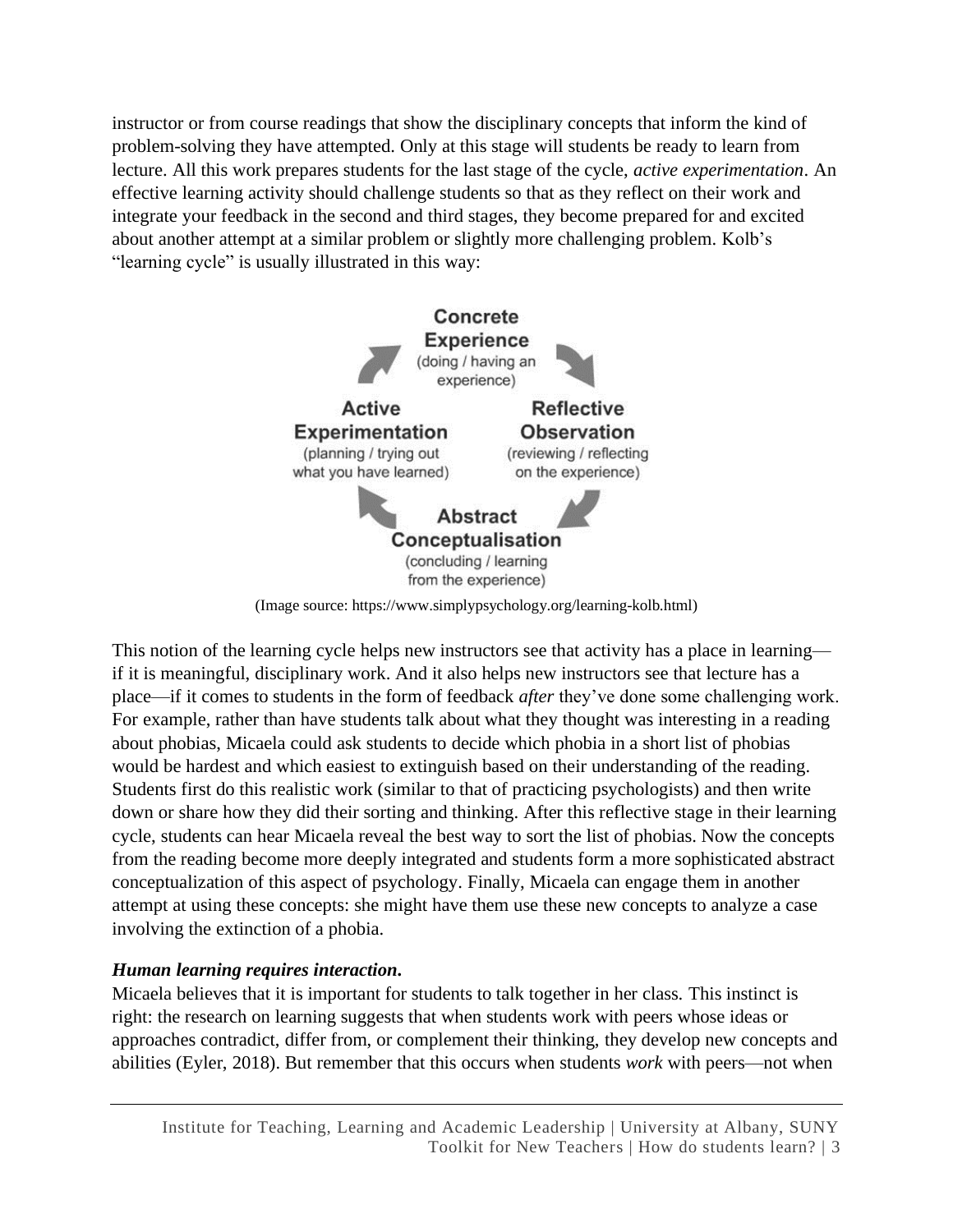they simply talk or chat with them. When students are asked to discuss what they thought was most interesting in a video, it is unlikely that they will have a meaningful disagreement or encounter errors in their thinking. In order to ensure that students have productive interactions that result in real learning, we have to do more than simply get them talking. Productive interactions have three elements. The first element is a realistic and motivating problem. The second element is the consideration of that problem by individual students. The third element is the sharing of individual ideas among a small group of students with the aim of reaching consensus on how to solve, analyze, apply, evaluate or otherwise work with the problem. Let's consider an example. Rather than telling students to get in groups and discuss a video, a better approach to ensure a productive interaction might look like this:

- 1. Give students 4 possible concepts that might explain the problem that is documented in the video.
- 2. Ask each student to decide individually what concept they think best explains the problem and require students to write down their decision and a justification for it.
- 3. Ask students to get into groups of 5-7 and work for about 10 minutes to share their individual answers and reach consensus.

Now student interaction is focused on real work and involves a meaningful debate using key concepts from the course. This is a very different approach than simply keeping students busy. Students will have to articulate their understanding of the concepts and how those concepts apply to a problem that they will have to partially analyze. Further, students will learn how others understand course concepts and will have to analyze their own understanding as well as others' understanding. That's a lot of focused, productive work that results in cognitive change. This kind of interactive work is a great way to initiate Kolb's learning cycle.

*College-aged learners often resist the learning that benefits them most (at least at first!).* Kiara warns Micaela that when students are asked to do activities, they might be confused or irritated by that request, and she is right to think that students often prefer to sit back and let the instructor do the work for them. But let's consider why undergraduates are often more satisfied to take a passive role in their learning. Many students come to the university after having experienced success in high school by doing a lot of memorizing and note taking. Further, research suggests that most new university students are still in a developmental stage where they hold naïve and undeveloped ideas about the disciplines that they will focus on in the higher education setting (Patton et al., 2016). They don't initially grasp that to work in the disciplines of study at the university means to confront complex and messy problems. This is the reason that many students repeatedly ask what will be on the test or ask that we explain concepts to them rather than ask if they might test out their understanding by describing a concept to us. New university students see learning in terms of memorizing or simply giving their opinions. It might be tempting to reduce their learning experience to simple memorization or lower-level work, but in the end this will simply reinforce students' ideas that learning is both passive and easy. And it will prevent them from potentially developing a real interest in the meaningful work of the discipline you're teaching them. Consider for a moment the kind of research and inquiry you are doing that excites you: that is the kind of higher-level thinking that you should have your